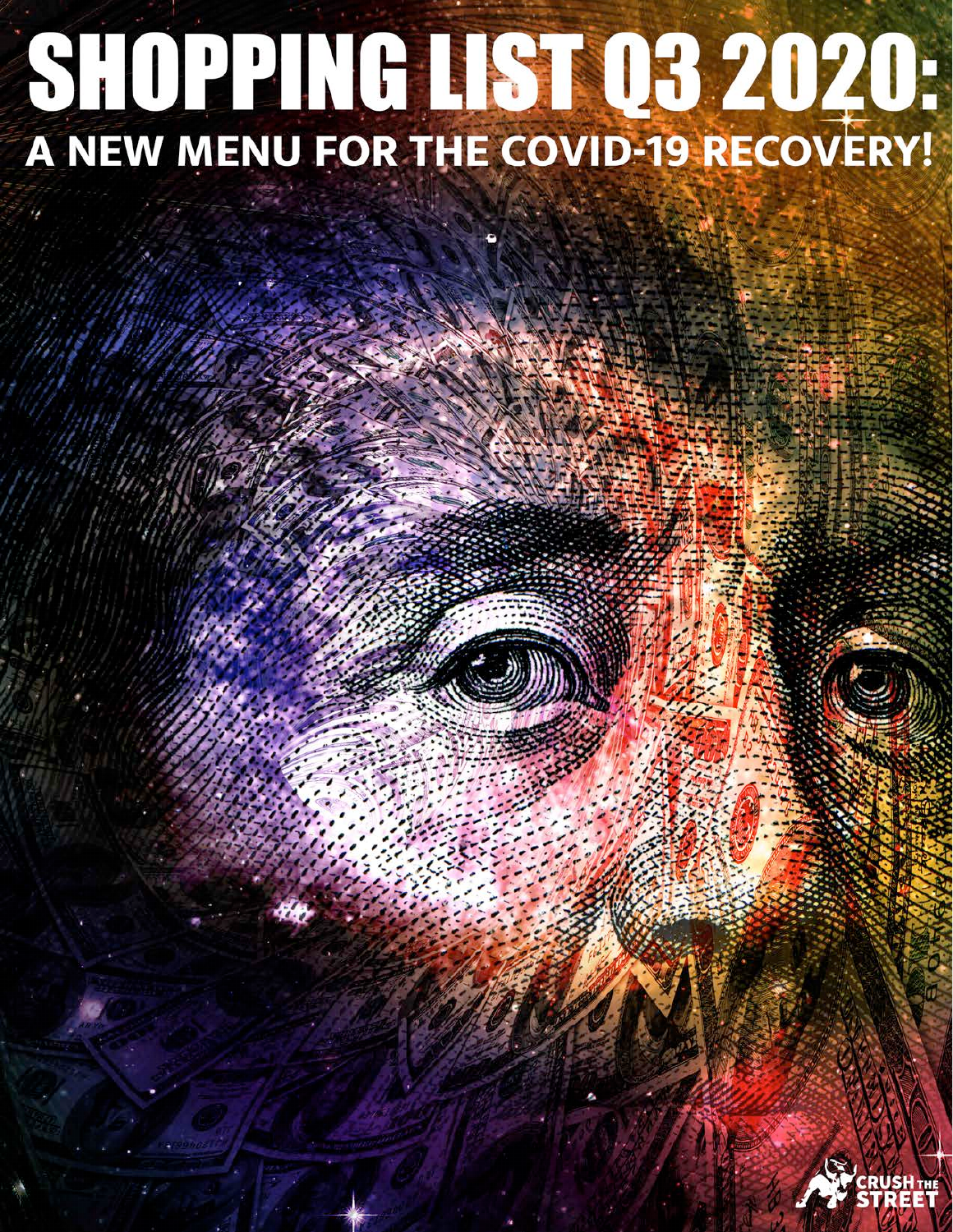### **In the face of disaster, some companies fell by the wayside while others adapted, adjusted, and thrived. Central bank intervention and government bailouts favored certain businesses over others, while a handful of companies demonstrated their staying power in times of crisis.**

In the second half of 2020, you can't afford to fall asleep at the wheel because there are plenty of buying opportunities ahead. Certain companies are emerging stronger than ever in a recovering economy. Then there are businesses whose stocks were beaten down during the peak of the panic but are poised for a sharp recovery.

**The stocks on this list for Q3 2020 have the potential to bounce back hard, but be sure to pick them up at a good price point. Your job is not to chase, but to own a stake in great businesses that the market, for any number of reasons, hasn't yet priced correctly.**

**Sysco (SYY)**: 13F filings show that hedge funds (the smart money) are accumulating shares of this company, which is generally a good sign. Sysco supplies products and services to businesses in the food-service and hospitality industries.

**SYY stock was beaten down during the COVID crash as people started cooking and eating at home. But now, the restaurant industry is in slow but steady recovery mode:**



casual dining chains.

Courtesy: CNBC

**As the economy regains its footing and social-distancing restrictions are relaxed over time, Sysco will see a pickup in business, and that should be reflected in the share price. If SYY stock touches the \$51 level, it's time to start accumulating in anticipation of a dining market rebound.**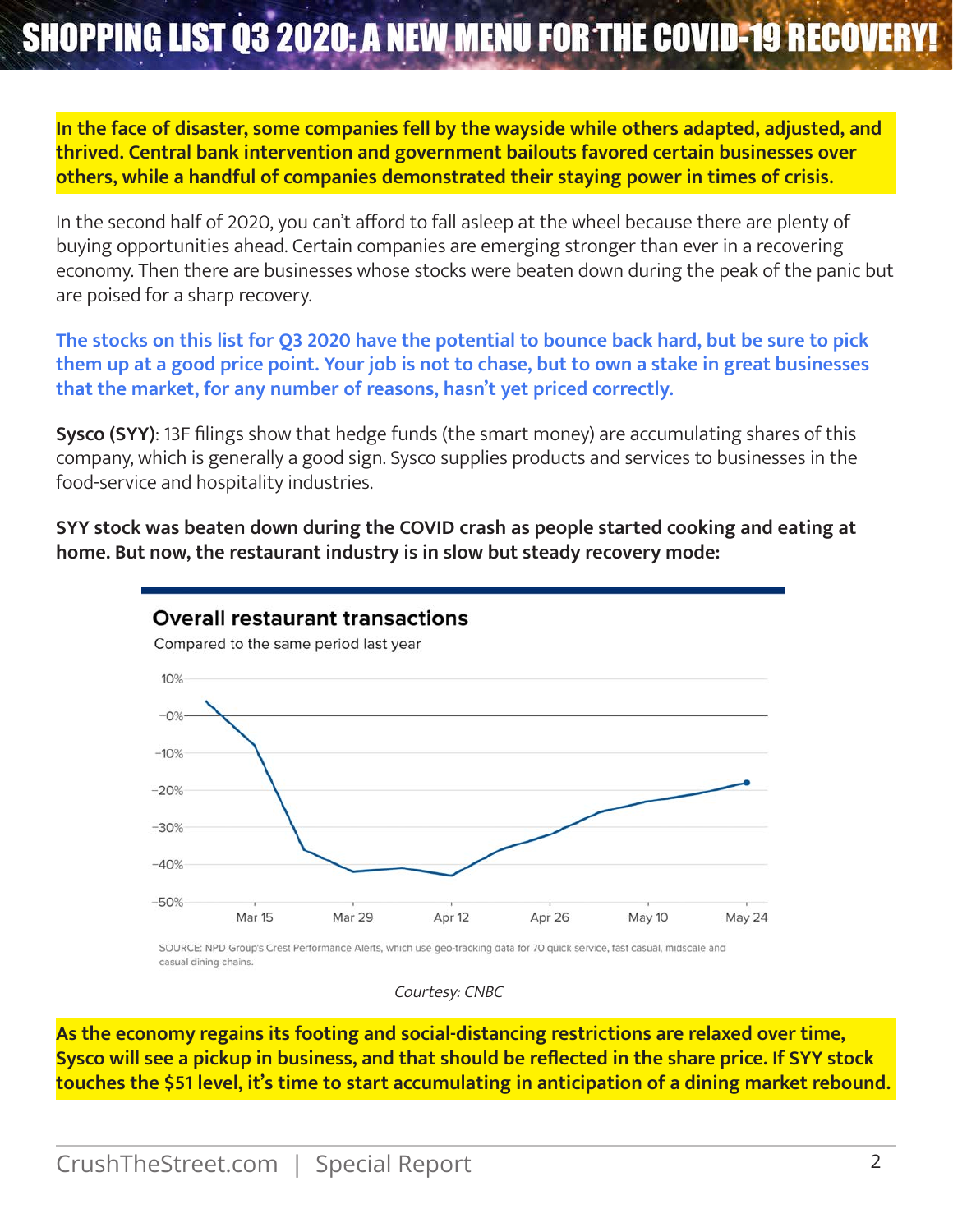Sysco is a WORLD-CLASS business. It's a Dividend Aristocrat, whose only issue is that it mostly does business on U.S. soil; not a multinational company.

**This company has returned 200-TIMES shareholders' money since 1980. It's a one-of-a-kind operations, but recessions hurt it. That's our QUE to accumulate.**

Limit order: \$51.

**Cincinnati Financial Corporation (CINF):** This is a casualty insurance company with a long history going back to 1950. Warren Buffett loves to buy insurance industry stocks when people are freaking out, so you can be like Buffett and snap up CINF shares at a deep discount.

**It's a great contrarian play because CINF stock traders are worried about insurance industry losses stemming from the pandemic, civil unrest, and hurricanes. But the market is very forward-looking, to the point where it has already priced in the worst-case scenario for Cincinnati Financial Corporation.**

The fact is that the mainstream news tends to exaggerate the actual damage caused by protests, hurricanes, and so on.

Therefore, value investors should consider adding shares of CINF stock below \$61 because the price decline has already been exaggerated. The company is still down 40% from its peak!

### **Limit order: \$61**

**Chubb (CB):** Like Cincinnati Financial, Chubb is in the insurance business. However, Chubb is a much bigger company with a market cap of nearly \$64 billion. And unlike many companies that cut or eliminated their dividends in May, Chubb actually increased its dividend payout during that month.

**Chubb's valuation metrics also suggest compelling value. The company's trailing 12-month price-to-earnings ratio, at 17.65, is competitive within the insurance industry. And a price-tobook value of just 1.1 indicates that the trading community will bid the CB stock price up to the company's true intrinsic value in the near future.**

Insurance rates tend to increase after a catastrophe, so expect Chubb's top-line revenues to pick up, and this will likely be reflected in the CB share price. If CB stock gets down to \$122 then it will definitely be in the buy zone.

### **Limit order: \$122**

**PPG Industries (PPG):** The basic material sector of the economy was smashed during the coronavirus crisis. PPG Industries sells coatings, solvents, and adhesives around the world, so this company struggled in February and March, as did its stock.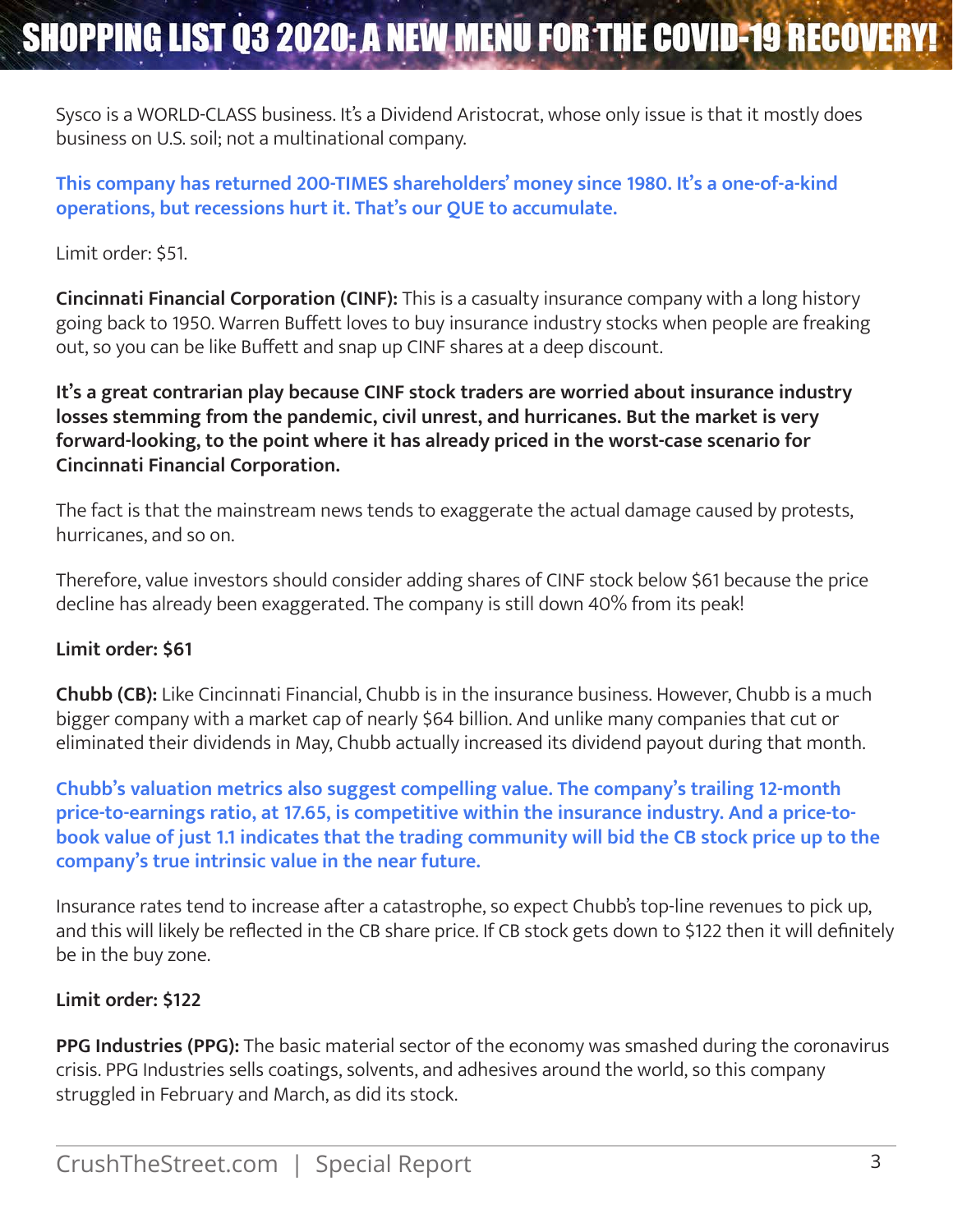**On the other hand, PPG has been proactive in implementing cost-savings initiatives. In this year's first quarter, PPG achieved approximately \$20 million in cost savings from its restructuring programs. For the full year, PPG expects to deliver \$80 to \$90 million in restructuring savings.**

PPG also engaged in strategic acquisitions, such as when the company bought automotive coating products supplier Hemmelrath. All in all, a starter position would be reasonable at \$97 or less for PPG stock.



Courtesy: PPG Industries

Limit Order: \$97

**MMM (3M):** A Dow Jones company and a giant in the industrials sector, 3M manufactures a very broad range of products. Businesses in the healthcare, transportation/automotive/aviation, electronics, construction, food and beverage, and other markets depend on 3M as a vital component of their product manufacturing supply chain.

**3M is known to income-oriented investors as a dividend king. That's because the company has raised its dividend payouts for the past 62 years. And because the company's clients are diversified into so many sectors, MMM is often considered as a defensive investment, which is smart during times of uncertainty.**

There's much more to 3M than Scotch Tape and Post-It Notes, as the company produces 55,000 different items. You can position yourself for higher prices in MMM stock by taking a long position at \$152.

**Cerner (CERN):** Cerner is a hedge fund darling, and much of that enthusiasm is probably due to their strong outlook on the healthcare sector in general. But there's also a tech angle to Cerner because the company provides information technology solutions and tech-enabled services to healthcare businesses.

**One of Cerner's specialties is providing electronic healthcare record services. It's practically mandatory for hospitals and clinics to use electronic healthcare records nowadays. Cerner is expanding its footprint in this area as it was recently selected by North Central Health Care to implement electronic healthcare record services at three Wisconsin-based facilities.**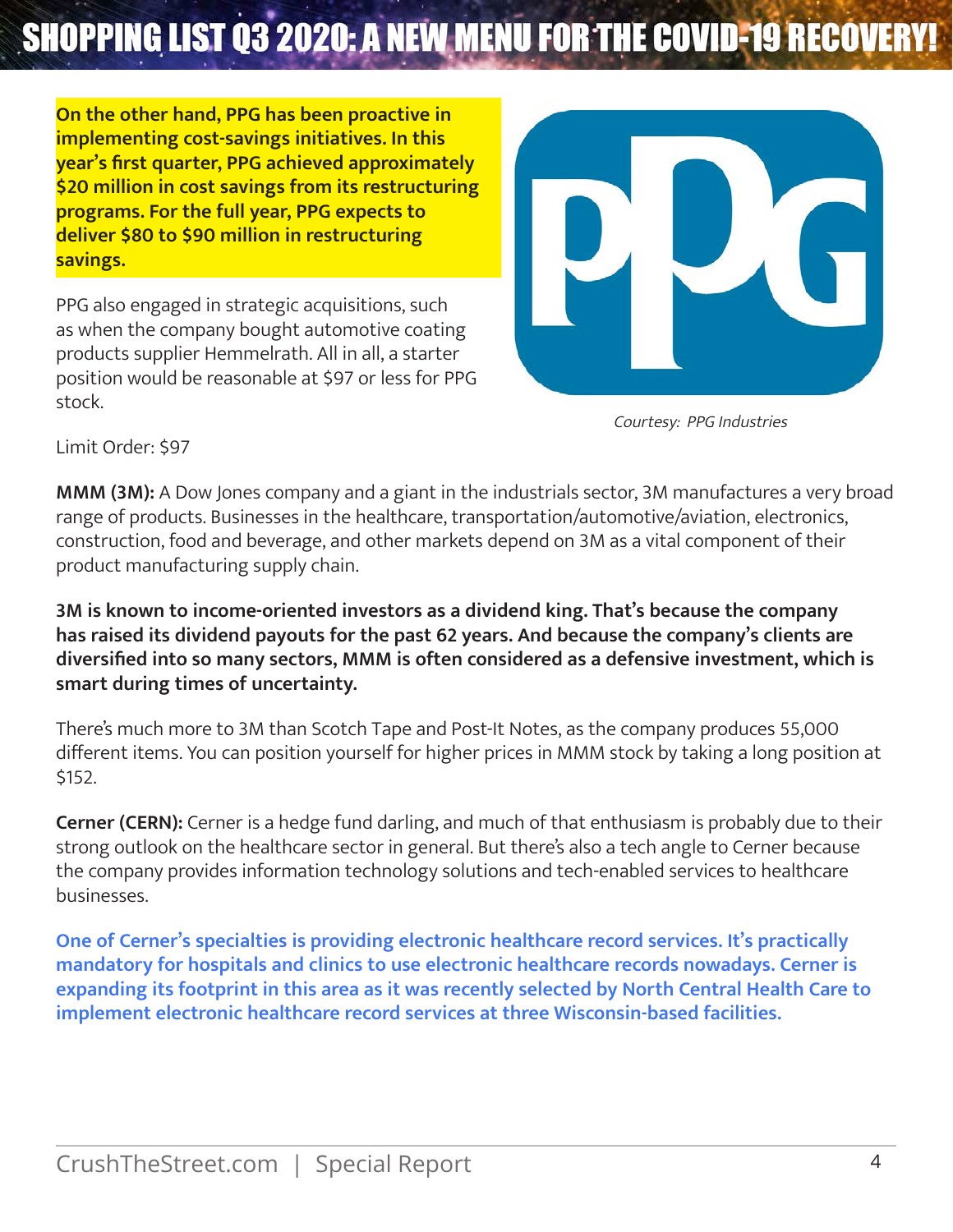The coronavirus certainly won't slow down the demand for tech-enhanced healthcare services, so Cerner is well-positioned in the changing economic landscape.

Limit Order: \$60

**Axis Capital (AXS):** Founded in 2001, Axis Capital provides a wide variety of specialty insurance and reinsurance products around the globe. AXS stock shares were hit even harder than Chubb's and Cincinnati Financial's stocks, but that's more of a buying opportunity than a reason to stay away.



**Traders gave a serious beatdown to AXS stock because the company incurred heavy losses due to recent events. For the first quarter of this year, Axis reported \$300 million of pretax net catastrophe and weather-related losses, with the majority of that (\$235 million) resulting from COVID-19.**

The share price decline was steep, but it didn't last forever, and AXS stock soon leveled out and found a range.

### This one is REALLY CLOSE to the limit order of \$39.

**Trane Technologies (TT):** A company with a history that traces all the way back to 1885, Trane Technologies provides business and residential climate-control solutions: air conditioners, furnaces and heat pumps, humidifiers, industrial refrigeration products, and so forth. You might have heard of this company under its previous name, Ingersoll-Rand, which split into two companies.

**This one's an obvious winner because shelter-in-place and work-from-home phenomena require that people stay indoors for long periods of time. The spread of the coronavirus, while wreaking havoc on other markets, will actually provide a major tailwind for Trane because the demand for indoor temperature regulation should remain robust.**

As evidence of this, Trane's reported and organic bookings in the Americas were both up 11% due to strong demand for HVAC products and services.

Limit order: \$83

**PepsiCo (PEP):** Easily the most famous company on this list, PepsiCo ranks among the safest and most defensive consumer-segment investments available. Even a global pandemic didn't dissuade people from buying grocery items, and PepsiCo supplies not just soda, but also chips, pasta, orange juice, cereals, sports drinks, you name it.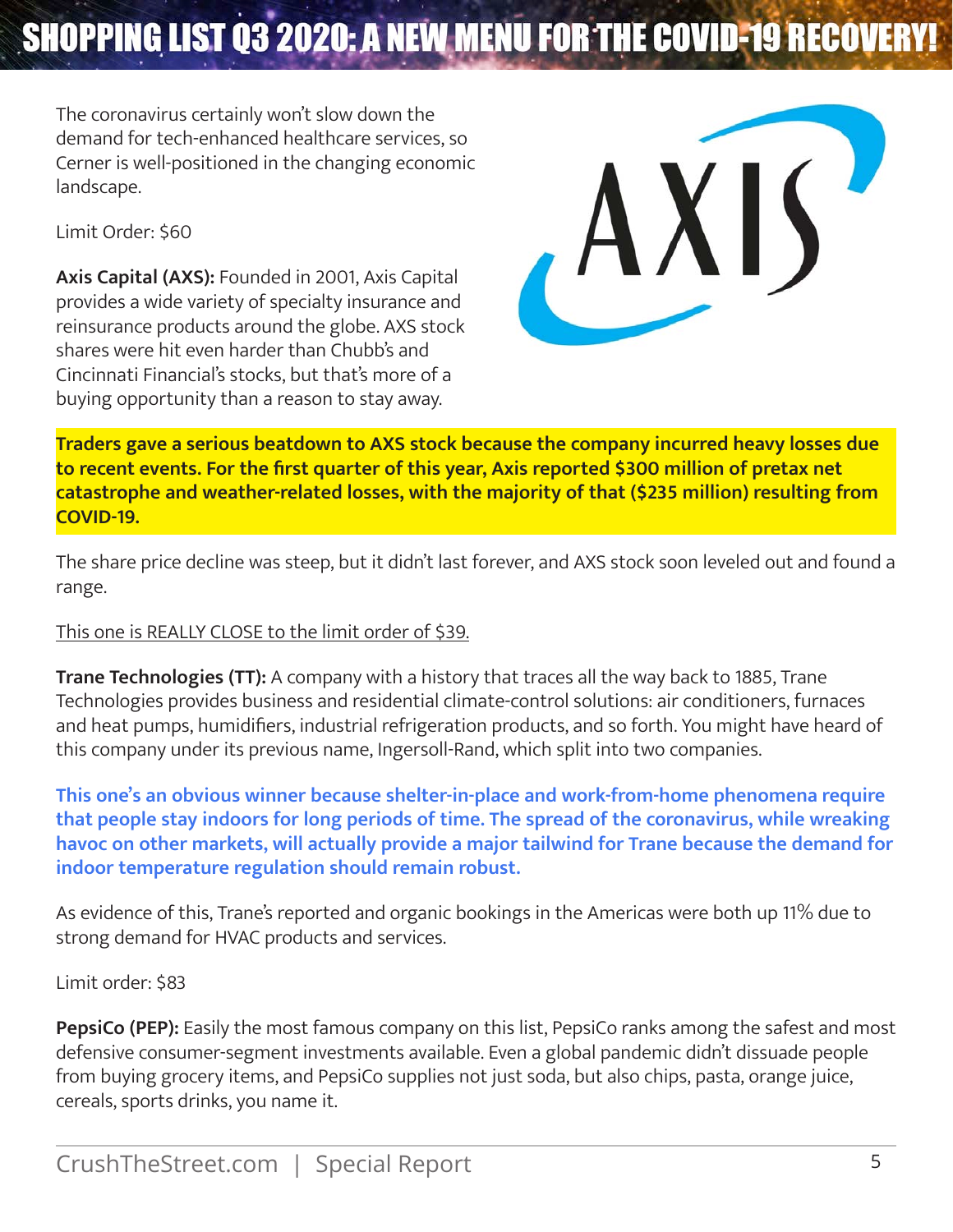**A strong cash position has enabled the company to continue its generous dividend yield, which is currently slightly above 3%. But don't think of this as an old-fashioned company because PepsiCo is moving quickly into the digital age with Snacks.com, a direct-to-consumer initiative launched in June 2020. It's a savvy move for PepsiCo to cater to the massive consumer shift towards online shopping, a habit that accelerated during the height of the pandemic.**



Courtesy: PepsiCo

**In addition, PepsiCo has prospered in times of crisis because its products have the comfort factor and enduring name-brand recognition. \$125 would be an excellent buy price for PEP stock because investors can count on this cola giant to adapt to the modern consumer.**

Booz Allen Hamilton (BAH): Cybersecurity is an increasingly prominent concern for today's businesses. Booz Allen Hamilton, a consulting firm in the areas of analytics, engineering, and cybersecurity, helps businesses, nonprofits, and governments defend themselves against hackers and other cyber threats.

**The company's fourth fiscal quarter, which is Booz Allen Hamilton's most recently reported quarter, was impressive. The consensus estimate for the company's quarterly earnings per share was \$0.69, while the actual result was \$0.73, representing a 14.06% year-over-year increase. And quarterly revenues of \$1.97 billion beat the estimate of \$1.94 billion while signifying a 10.67% year-over-year increase.**

Additionally, the company's adjusted EBITDA for fiscal-year 2020 totaled \$754 million, up 11.8% compared to the previous year.

Booz Allen Hamilton is making the world a more secure place and you can start a position in BAH shares at the target buy-up-to price of \$73.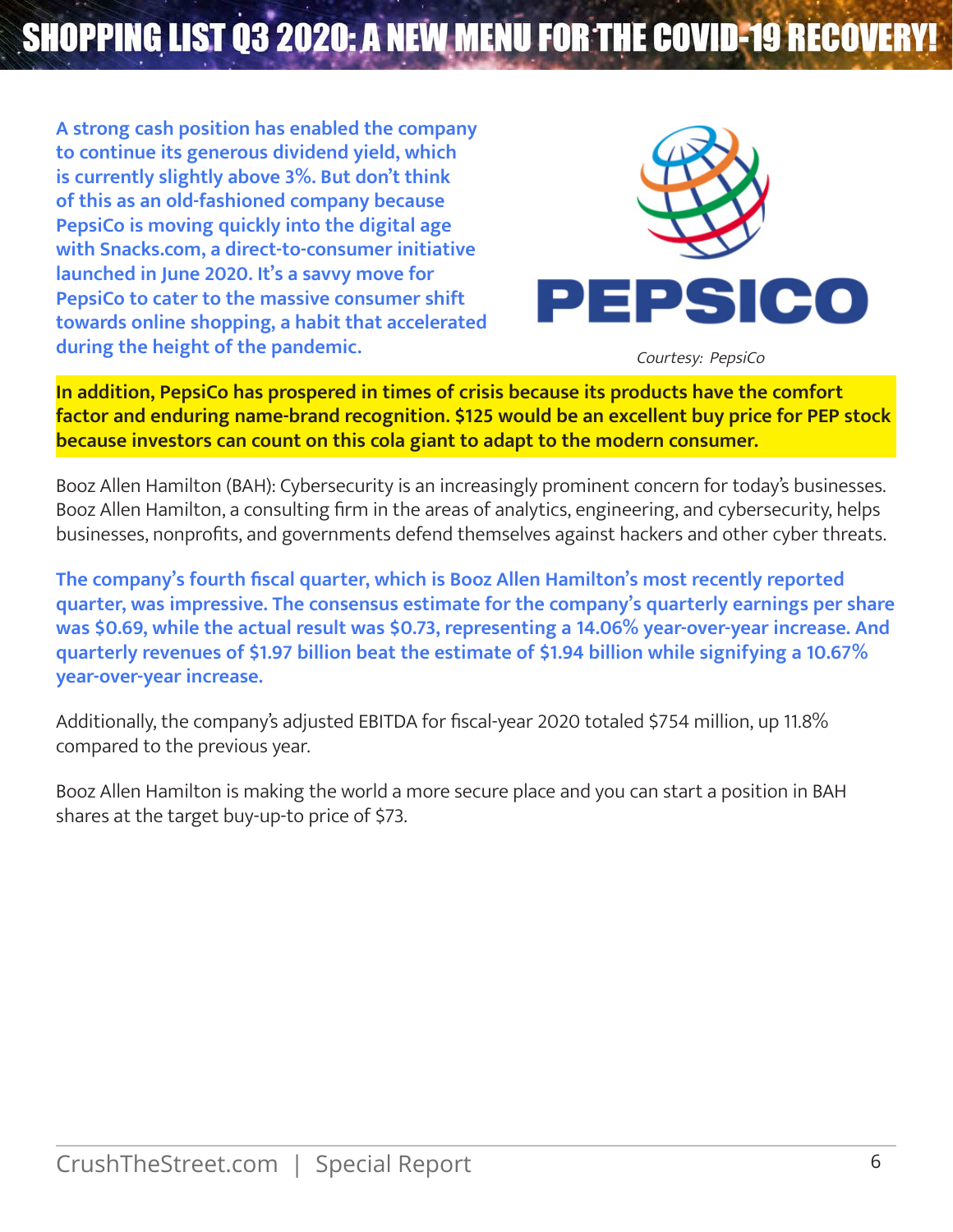#### **DISCLAIMER/DISCLOSURE STATEMENT**

#### **Introduction**

We are paid advertisers through any one or several of the following entities, which entities are controlled by the same owners and other owners in varying percentages: (a) Future Money Trends, LLC, (b) Gold Standard Media, LLC; Gold Standard Media, LLC, ShtfPlan.com, LLC, Wealth Research Group, LLC, Portfolio Wealth Global, LLC, Wallace Hill Partners, Ltd (hereafter collectively referred to as "we", "our", "us", or "FMT"). As advertisers, we are publishers of publicly disseminated information on behalf of our clients, publicly traded companies, or non-affiliate third party shareholders of various issuers. As reiterated below, do not base an investment decision on any of the contents of our Publications.

#### **Conformity with Anti-Touting Statute – Section 17(b) of the Securities Act of 1933**

We receive either monetary or securities compensation for our services in conformity with the anti-touting statute under the federal securities laws, Section 17(b) of the Securities Act of 1933, as amended ("Securities Act"), and requires publishers to provide full disclosure of their compensation, as follows:

- Type of compensation (securities or cash) (if securities, whether common stock, preferred stock, warrants, or other type securities) received, or to be received (distinguish whether such compensation has been received or to be received and when).
- Identify of the party who paid the compensation, including whether such party is the Issuer, a third-party shareholder, or any other person or entity.
- Amount of securities or cash paid, and date paid or will be paid.

#### **Additionally, the following must be disclosed:**

- If the compensation is in securities, whether the securities are restricted or unrestricted.
- If a corporate entity is the publisher of the information, its control persons must be identified.
- Identity of Person paying (Direct or Indirect) compensation to the stock promoter; and
- If the Publisher is compensated by a third-party shareholder or corporate entity, the shareholder or control persons of the entity must be identified by his or her individual name.

Do Not Use Any Information in Our Publications to Make an Investment Decision

There is no information on our website or distributed otherwise that should be used as the basis for an investment decision.

#### **What We are Not**

We do not act, directly or indirectly, in the capacity of any of the following and you should not construe our activities as involving any of the following: (a) investment advisor; (b) broker dealer; (c) broker; (d) dealer; (e) stock recommender; (f) stock picker; (g) finder; (h) securities trading expert; (i) financial planner; (j) engaging in the offer and sale of securities; (k) securities analyst; (l) financial analyst; (m) providing price targets or buy or sell recommendations.

#### **From Whom We Receive Compensation**

We receive cash or stock consideration from Issuers or third-party shareholders. With respect to third party shareholders, please be advised that the SEC has interpreted compensation paid to an investor relations firm from Third Party Shareholders, is considered to have emanated from the Issuer itself. As such, any shares received from a Third Party Shareholder under such circumstances must comply with the applicable holding periods under Rule 144 of the Securities Act since such stock issuances would be considered an issuance by the Issuer and therefore restricted.

#### **Conflicts of Interest**

Our activities involve multiple potential and/or actual conflicts of interest, since we receive monetary or securities compensation in the very securities we are promoting, and shortly after we receive the securities compensation, we may promote the securities and sell the securities. The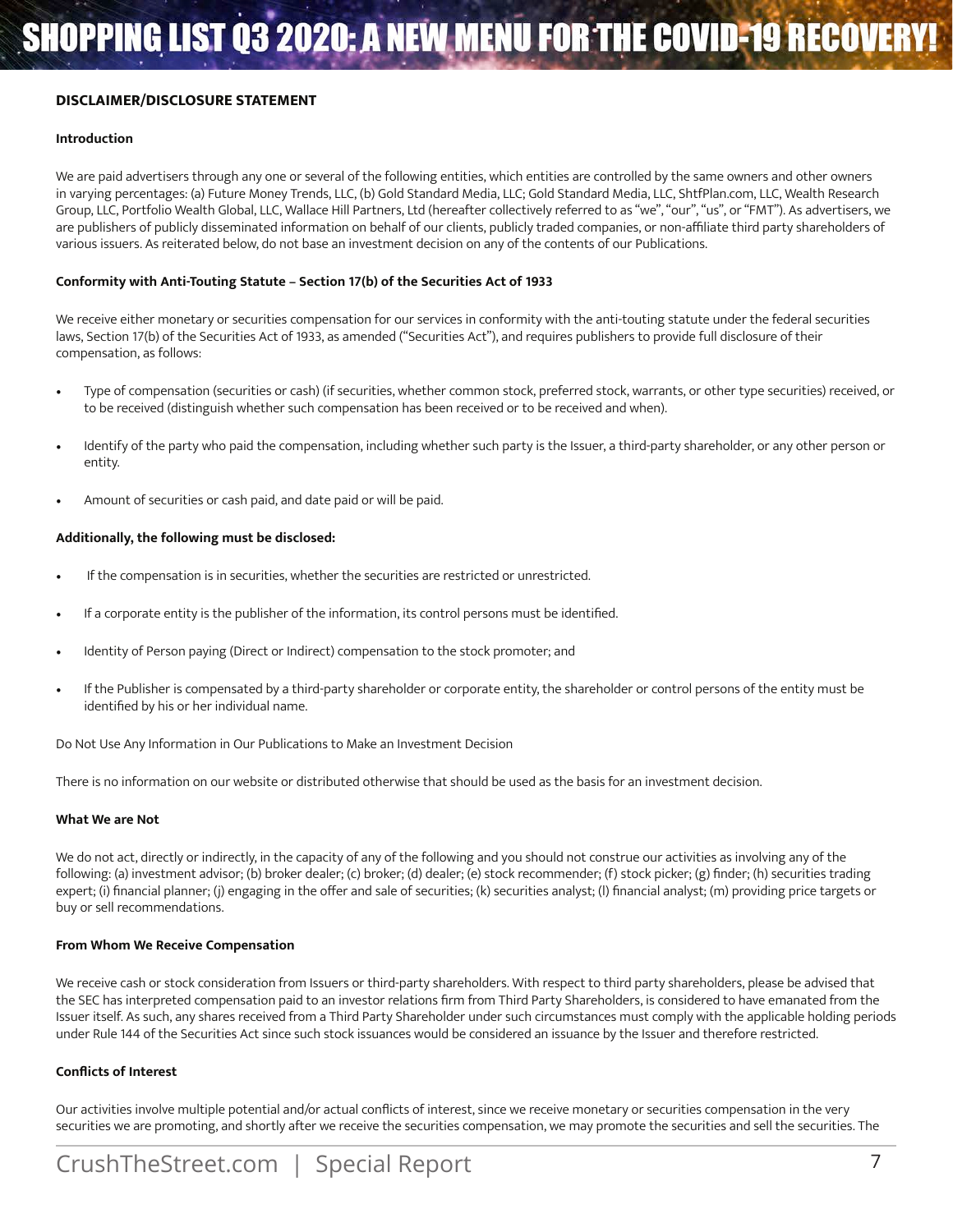third party shareholder from which we receive compensation also has an actual conflict of interest since he or she or it is paying us securities compensation for promotion services and such non-affiliate third party shareholder may sell other shares held while we are promoting the issuer that issues the stock held by such third party shareholder.

#### **Our Trading**

- Note the following regarding our trading activities, including securities compensation we receive:
- We routinely sell the securities before, during and after its dissemination of the Publication.
- Selling of our securities may result in may result in substantial profits to us.
- Our buying and selling activities may result in increases in the total trading volume of the securities, which may prove advantageous to our selling activities.
- Our buying and selling activities may result in the investing public having to sell at lower trading process, especially if we are selling material amounts of shares.

#### **No Warranties**

There are no implied or express warranties regarding the contents of our Publications.

Distribution of the Information in our Publications

The contents of each publication may be distributed, as follows:

- Through our Publications as identified above.
- Sent directly to your email
- Sent to addresses on email lists
- YouTube Channels.
- Re-published by our entity, Gold Standard Media, and sent to select email lists and YouTube Channels booked and scheduled by Gold Standard Media

#### **Mining Disclosure**

The Company's publications often pertain to gold and mining stocks, which discuss a direct relationship between the price of gold or silver and the stock price of a gold or silver mining stock. We discuss with respect to various issuers that there is a relationship between the price of gold or silver to the stock price of a gold or silver mining stock, i.e. that the higher the price of gold or silver, the higher the price of the stock. You should use extreme caution in adopting any such conclusions, because such statements do not account for any of the following factors:

- The stage of mining that the public company is engaged in, i.e. whether they are simply an exploration company and have not entered actual mining operations.
- Whether the then current financial condition of the mining company permits such company to have the necessary capital to conduct exploration and/or mining activities.
- The need for financing for exploration and/or mining activities and the possible inability to obtain such financing at all or on acceptable terms or that does not cause significant dilution to shareholders' interests.
- Estimates of proven and probable reserves and mineralized material are subject to significant uncertainty, including a determination that the estimated reserves of mineralized material become uneconomical.
- Status of the worldwide economy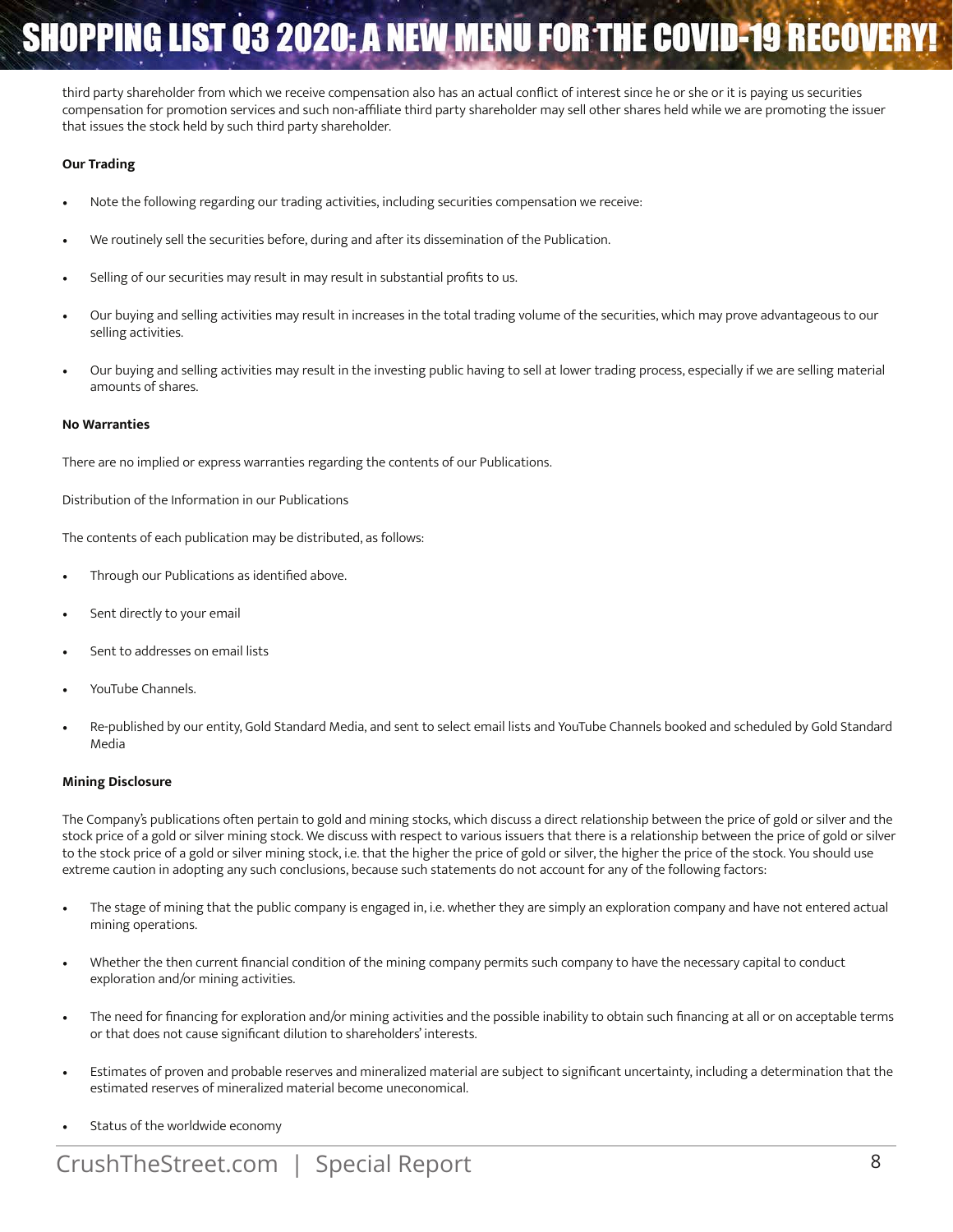- Development of mineral properties is inherently risky and could lead to unproductive properties and is subject to the ability of the mining operator obtaining the necessary capital investments
- Whether additional exploration is required if reserves are not located on already acquired properties, which would negatively impact the financial condition of such gold or silver company or properties or mining operations
- Failure to comply with regulatory requirements
- Whether the public company is a development stage company
- Mining operations are subject to the risks of increasing operating and capital risks that adversely affect results of operations
- Potential delays, cost overruns, shortages of material or labor, construction defects

Readers should view statements that state that stock prices will be track gold or silver prices with extreme caution and do their research into the Issuer's or operator's financial performance, estimated exploration, extraction and production costs, financial condition, stage of exploration and mining, whether its operations are contingent upon financing. Mining operations are subject to innumerable risks and high rates of failure and create a direct relationship between the price of gold or silver and a gold or silver public company in the absence of other factors is misleading, i.e. stage of exploration or mining, financial condition, all operations contingent on financing, high rate of failure of mining operations.

Accordingly, do not rely upon any claimed relationship between the price of gold and silver and the stock price of a gold and/or silver company, and conduct your own research using reliable sources.

Statements contained in our publications that discuss increases in stock prices of mining stocks over a specified period of time that we do designate reflects an arbitrary period of time and does not take into consideration the inherent and specific risk of mining ventures and possible price volatility of a mining stock. Therefore, these statements should not be relied upon. Do your own research from reliable sources. The foregoing also applies to statements in our publication regarding mining test results and their implications, and references to individuals or entities making significant investments in the companies being profiled. Conduct research from reliable sources, including public reports filed by the mining company with regulatory authorities.

#### **Penny Stock Disclosure**

Many of the securities we profile are considered penny stocks. Penny stocks inherently involve high risk and price volatility. You may lose your entire investment in any penny stock that you invest in. You should be acutely aware of the following information and risks inherent in any penny stock investment that you may make, including any issuer profiled on our websites or otherwise: (a) we receive monetary or securities compensation from persons that claim they are a non-affiliate shareholder or an issuer; however, we conduct no due diligence whatsoever to determine whether in fact they are a non-affiliate; (b) there is an inherent conflict of interest between our information dissemination services involving various issuers and our receipt of compensation from those same issuers; (c) we may buy and sell securities in the securities that we provide information dissemination services, which may cause significant volatility in the issuer's stock, price declines from our selling activities, permit us to make substantial profits while we are disseminating profiles or information about the issuer, yet may result in a diminished value to the stock for investors; (c) we conduct no due diligence on the content of our Publications; (d) Penny stocks are subject to the SEC's penny stock rules and subject broker-dealers to customer suitability rules and other requirements, which may lead to low volume in the securities and/or difficulties in selling the shares; (e) penny stocks are often thinly traded or have low trading volume, which may lead to difficulties in selling your securities and extreme price volatility; (f) many of the penny stocks we profile or provide information about are subject to intense competition, extreme regulatory oversight and inadequate financing to pursue their operational plan; (g) the issuer profiles and information we provide is wholly insufficient to formulate an investment decision and should not be used in any way as a basis for making an investment decision and, at the most, it should be used a starting point from which you conduct an in-depth investigation of the issuer from available public sources, such as www.sec.gov, www otcmarkets.com, www.sec.gov, yahoofinance.com, www.google.com and other available public sources as well as consulting with your financial professional, investment adviser, registered representative with a registered securities broker-dealer; (h) we urge you to conduct an in-depth investigation of the issuer from the above or other available sources, especially because we only present positive information, which is an insufficient basis to invest in any stock, yet alone a penny stock; accordingly, you should proceed with such investigation to determine, among other things, information pertaining to the issuer's financial condition, operations, business model, and risks involved in the issuer's business; (i) the issuers we profile may have negative signs on the otcmarkets.com website (i.e. Stop Sign, No Information, Limited Information, Caveat Emptor), which you should determine from entering the symbol of the stock profiled into the otcmarkets.com website; (j) you should determine whether the issuer we profile or provide information about is a development stage company, which is subject to the risks of a development stage company in a similar such business, including difficulties in obtaining financing for operations and future growth; (k) because we only present positive information regarding an issuer, ; you should conduct an in-depth investigation of any possible negative factors regarding such issuer; (l) our information is "as is" and you your use of the information is at your own risk and such information may change at any time and it is not based upon any verification or due diligence of the statements made; (m) we state that profiled stocks are consistent with future economic trends; however, future economic trends or analysis has its own limitations, including: (i) due to the complexity of economic analysis as well as the